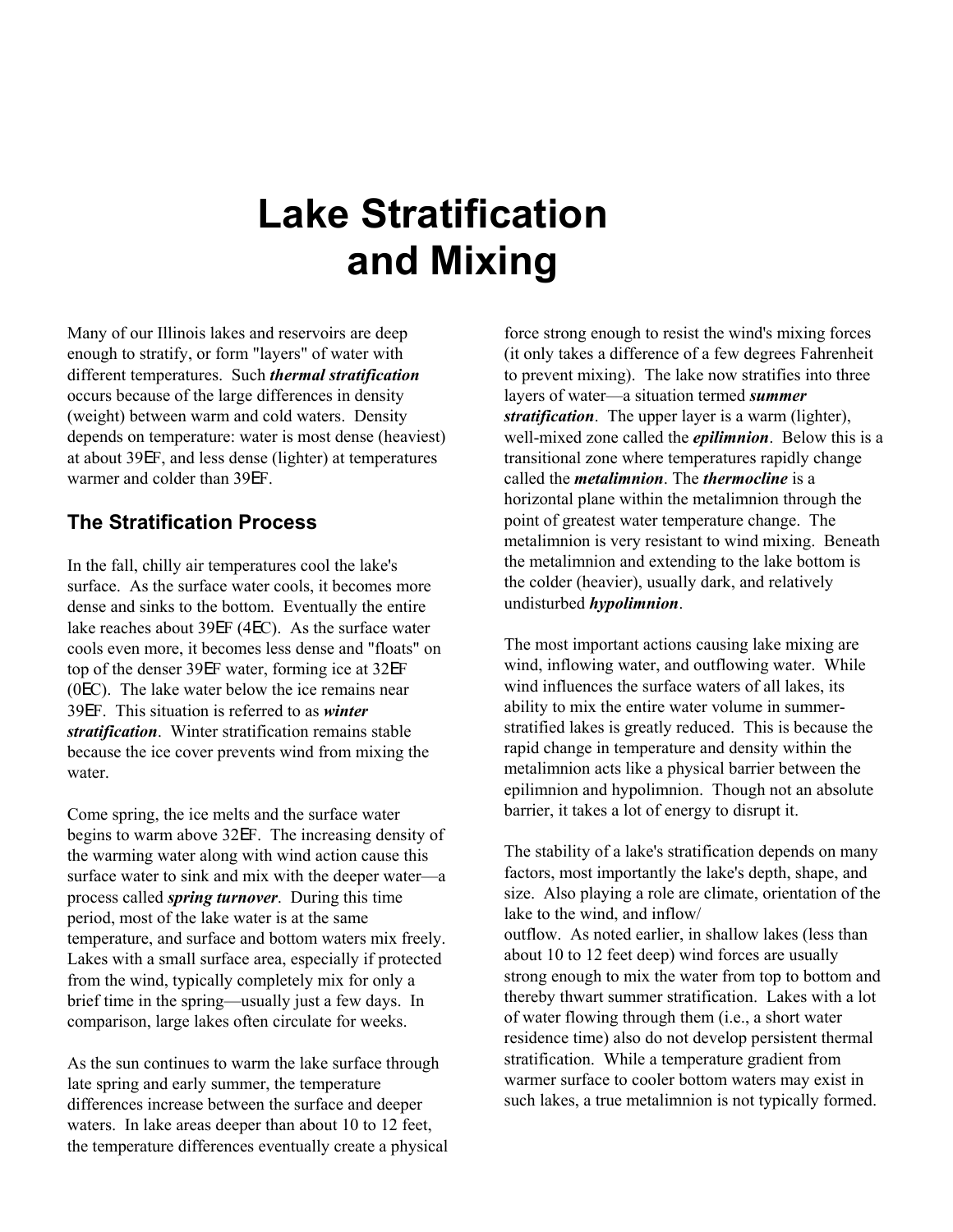Summer stratification continues until fall when surface waters begin to cool and sink. The metalimnion begins to "erode" and weaken, and continues to do so as the lake cools. Wind energy helps mix the lake deeper and deeper. When the whole lake reaches a similar temperature, wind forces are again able to mix the lake from top to bottom in a process called *fall turnover*. The transition from summer stratification to fall turnover can occur within just a few hours, especially if accompanied by strong winds.

# **Effects of Stratification**

Stratification has important implications for fisheries management, phytoplankton (algae) populations, and water supply quality. A discussion of a few stratification impacts follows.

#### **Dissolved Oxygen**

Just after summer stratification is established, the hypolimnion is rich in dissolved oxygen from the early spring mixing of the lake. However, because the metalimnion acts as a barrier between the epilimnion and hypolimnion, the hypolimnion is essentially cut off from oxygen exchange with the atmosphere and is often too dark for plants and algae to grow and produce oxygen by photosynthesis. In a eutrophic (nutrient-rich) lake, the hypolimnion can become anoxic (without oxygen, or anaerobic) as the summer progresses. This occurs as its supply of oxygen is consumed by bacteria and other bottom-dwelling organisms. A lack of dissolved oxygen can have serious consequences.

Phosphorus and Nitrogen: In anoxic conditions, the nutrients phosphorus and ammonia-nitrogen become mor soluble (dissolvable) and are released from the bottom sediments into the hypolimnion. During the summer, stratified lakes can sometimes partially mix (such as with the passing of a cold front accompanied by strong winds and cold rains), allowing some of these nutrients to "escape" into the epilimnion and potentially stimulate an algal bloom. For similar reasons, algal blooms often are seen at fall turnover as nutrient-rich bottom water is brought to the lake surface where there is ample sunlight to support algae growth. Ammonia-nitrogen also can have an impact on fish. Fish are sensitive to ammonia and are repelled by high levels in the water.

**Metals and Other Compounds:** Some metals and other elements—notably iron, manganese, and sulfur (as hydrogen sulfide)—also become increasingly

soluble and are released from anoxic bottom sediments. These compounds cause taste and odor problems—a potentially serious concern in drinking water supply reservoirs. Additionally, hydrogen sulfide concentrations above 1 mg/L are lethal to many gamefish as well as some zooplankton (microscopic animals that are an important fish food).

**Fish:** Low oxygen levels may restrict where fish can go in a lake and limit the types and numbers of fish in the hypolimnion. Warmwater fish (e.g., bass and bluegill) need at least 5 mg/L of dissolved oxygen to survive, while coldwater fish (e.g., trout) require 6-7 mg/L. In eutrophic lakes, as summer progresses and dissolved oxygen levels become too low in the hypolimnion, fish are confined to the epilimnion and a portion of the metalimnion.

As ice covers a lake in early winter, there usually is adequate oxygen in the water to sustain fish and other aquatic organisms. You may be surprised to learn that certain algae and rooted aquatic plants grow right through the winter and photosynthesize, producing oxygen. However, bacterial decomposition of organic matter on the lake bottom can consume more oxygen than photosynthesis can replace, causing a decline in dissolved oxygen levels as the winter season progresses. If enough snow covers the ice or if the ice is opaque, sunlight may be inadequate or unable to penetrate and photosynthesis will stop. If the lake's supply of oxygen falls too low before ice-out, a partial or total fishkill can occur.

#### **Temperature**

In summer-stratified lakes, water temperatures decrease from the surface to the bottom. As dis-cussed above, a warm surface layer (the epilimnion) "floats" on a colder layer (the hypolimnion).Different fish species prefer different water temperatures. Hence, a lake's temperature variations are important in influencing what types and how many fish will live and reproduce in that lake. If the colder, deeper waters of the hypolimnion have enough oxygen, then that area will provide a refuge for fish species that prefer, or require, cold water temperatures. However, if dissolved oxygen levels become too low in the hypolimnion and fish are forced into the warmer surface waters, coldwater fish species may not be able to survive.